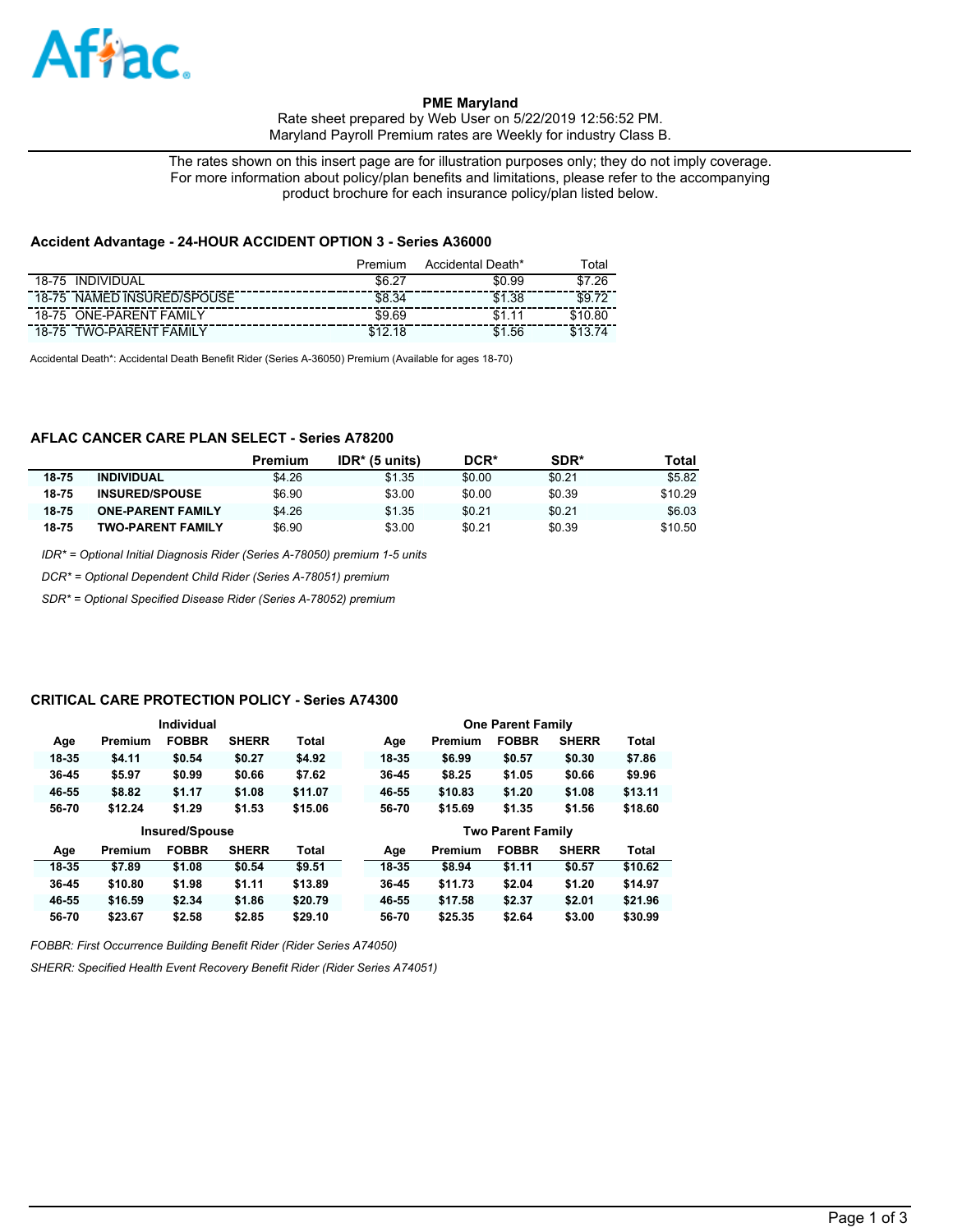

**PME Maryland**  Rate sheet prepared by Web User on 5/22/2019 12:56:52 PM. Maryland Payroll Premium rates are Weekly for industry Class B.

The rates shown on this insert page are for illustration purposes only; they do not imply coverage. For more information about policy/plan benefits and limitations, please refer to the accompanying product brochure for each insurance policy/plan listed below.

# **AFLAC-SHORT TERM DISABILITY - Series A-57600**

**Elimination Period Accident/Sickness - 0/7 DAYS**

| Annual Income         |       | \$22.000 | \$24.000 | \$26.000 | \$28,000 | \$30,000 | \$32,000 | \$34,000 | \$36,000 | \$38,000 | \$40.000 |
|-----------------------|-------|----------|----------|----------|----------|----------|----------|----------|----------|----------|----------|
| <b>Benefit Period</b> | Aae   | \$1.100  | \$1.200  | \$1.300  | \$1,400  | \$1.500  | \$1,600  | \$1.700  | \$1.800  | \$1.900  | \$2,000  |
| 3 MONTHS              | 18-49 | \$7.59   | \$8.28   | \$8.97   | \$9.66   | \$10.35  | \$11.04  | \$11.73  | \$12.42  | \$13.11  | \$13.80  |
|                       | 50-64 | \$8.91   | \$9.72   | \$10.53  | \$11.34  | \$12.15  | \$12.96  | \$13.77  | \$14.58  | \$15.39  | \$16.20  |
|                       | 65-74 | \$10.56  | \$11.52  | \$12.48  | \$13.44  | \$14.40  | \$15.36  | \$16.32  | \$17.28  | \$18.24  | \$19.20  |